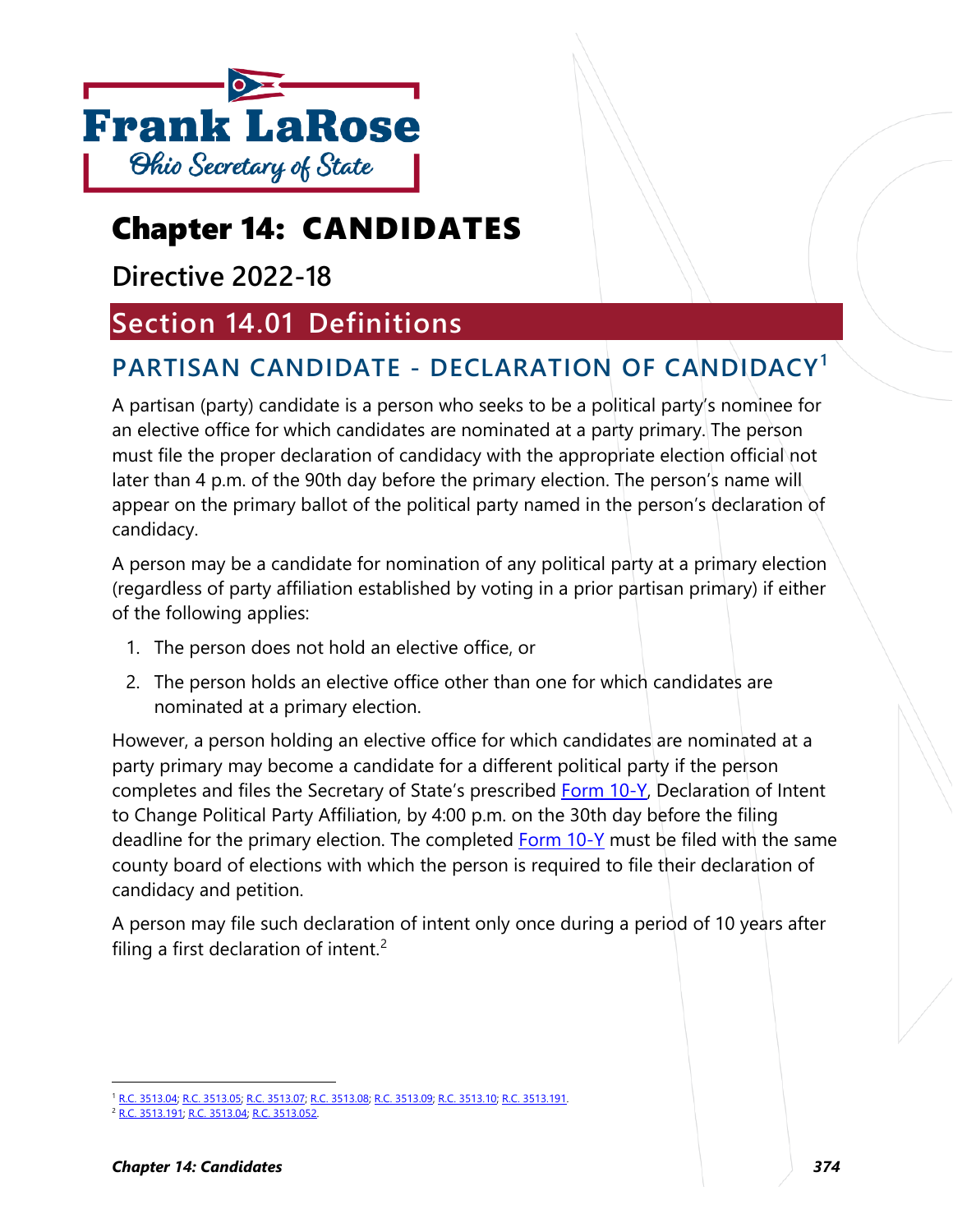# **INDEPENDENT CANDIDATE - NOMINATING PETITION[3](#page-1-0)**

An independent candidate is a person who is not affiliated with a political party, but seeks to run for an office for which partisan candidates may be nominated at a primary election. Independent candidates must file the appropriate nominating petition no later than 4 p.m. the day before the primary election. The name of any certified independent candidate appears on the general election ballot.

An independent candidate must actually be unaffiliated from any political party, and the required claim of unaffiliation must be made in good faith for the candidate to be qualified to run as an independent candidate.[4](#page-1-1)

An independent candidate, other than a candidate for judge of a municipal court, county court, or court of common pleas, who files a nominating petition may request in writing at the time of filing that the candidate be designated on the ballot as a "nonparty" candidate or as an "other-party" candidate, or may request that the candidate's name be placed on the ballot without any designation. Any independent candidate who fails to request a designation either as a "nonparty" candidate or as an "other-party" candidate will have the candidate's name placed on the ballot without any designation.

# **NONPARTISAN CANDIDATE - NOMINATING PETITION[5](#page-1-2)**

A nonpartisan candidate is a person who seeks to run for an office that pursuant to Ohio law does not provide for the nomination of party candidates, such as state board of education, county court judge, township office, and offices in some municipal corporations. Although most of these candidates are nominated by petition, some municipalities hold nonpartisan primaries. The filing deadline for candidates for statutory nonpartisan offices generally is 4 p.m. on the 90th day before the general election. However, the board of elections should confirm the filing deadline for each nonpartisan office elected in its county.

In a statutory village with a population of less than 2,000, all candidates are nominated by petition unless the village voters adopted provisions to hold partisan primary elections.<sup>[6](#page-1-3)</sup> If the village has not adopted partisan elections, all candidates are designated as nonpartisan candidates.

<span id="page-1-2"></span><sup>5</sup> [R.C. 1907.13;](http://codes.ohio.gov/orc/1907.13) [R.C. 3513.251](http://codes.ohio.gov/orc/3513.251)[; R.C. 3513.259;](http://codes.ohio.gov/orc/3513.259) [R.C. 3513.261.](http://codes.ohio.gov/orc/3513.261)

<sup>3</sup> [R.C. 3503.03;](http://codes.ohio.gov/orc/3503.03) [R.C. 3513.257;](http://codes.ohio.gov/orc/3513.257) [R.C. 3513.261;](http://codes.ohio.gov/orc/3513.261) [R.C. 3513.262;](http://codes.ohio.gov/orc/3513.262) [R.C. 3513.28.](http://codes.ohio.gov/orc/3513.28)

<span id="page-1-1"></span><span id="page-1-0"></span><sup>4</sup> *Morrison v. Colley*, 467 F.3d 503 (6th Cir. 2006); *Jolivette v. Husted*, 694 F.3d 760 (6th Cir. 2012). See also *State ex rel. Davis v. Summit County Board of Elections*, 137 Ohio St.3d 222 (2013).

<span id="page-1-3"></span>[R.C. 3513.01.](http://codes.ohio.gov/orc/3513.01)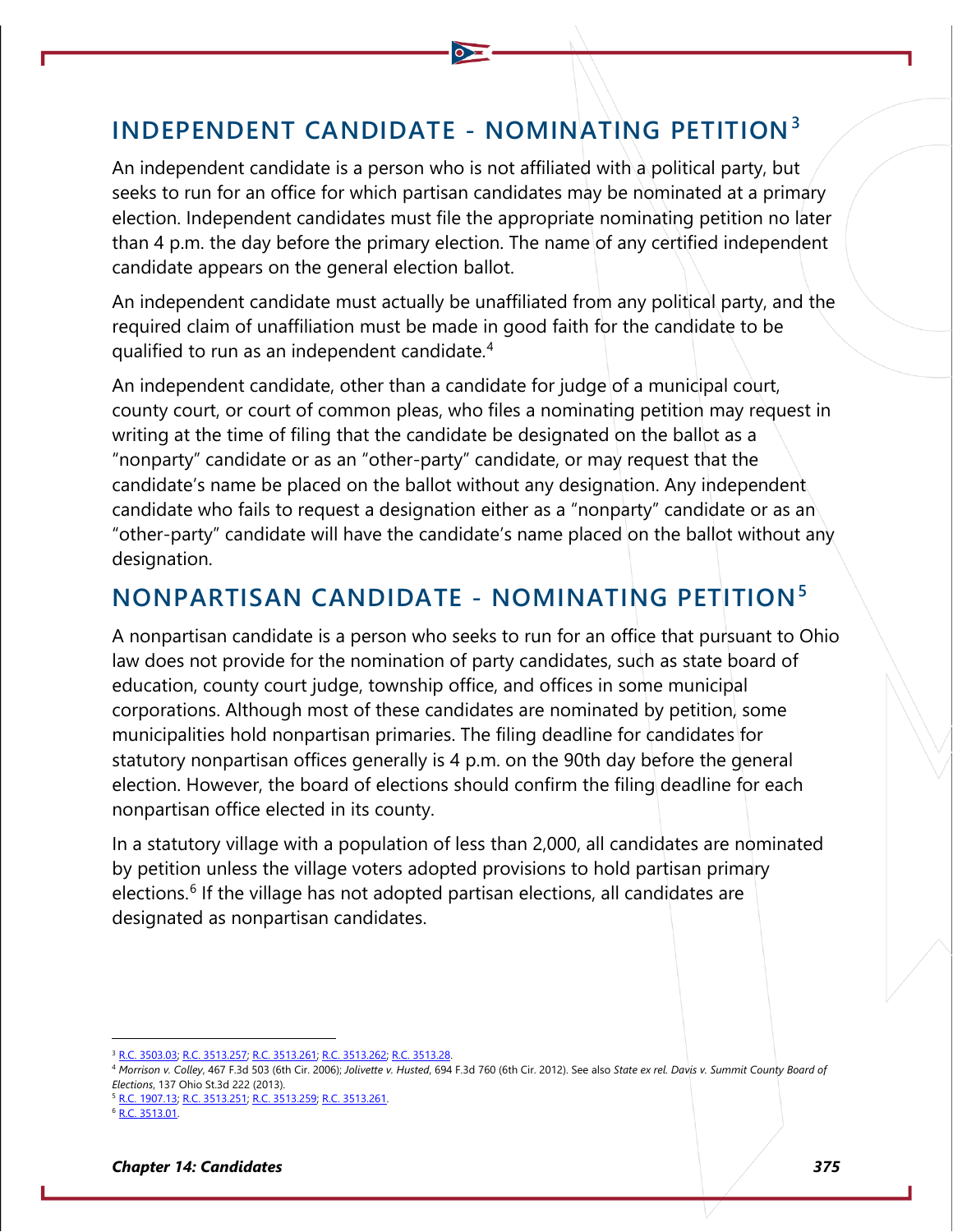Candidates for municipal office will be nominated by petition as nonpartisan candidates unless one or more of the following applies:

- 1. The electors of the municipal corporation have petitioned to have partisan elections,
- 2. Previous municipal elections in that municipality were partisan, or
- 3. A municipal charter provides otherwise.

Candidates for nonpartisan office who want their names printed on the ballot will file nominating petitions.

# **WRITE-IN CANDIDATES - DECLARATION OF INTENT TO BE A WRITE-IN CANDIDATE<sup>[7](#page-2-0)</sup>**

A write-in candidate is a person seeking elected office whose name is not printed on the ballot. The candidate must file a declaration of intent to be a write-in candidate not later than 4 p.m. of the 72nd day before the primary or general election. The board may only tally the votes of a write-in candidate who filed a valid declaration of intent to be a write-in candidate. A write-in candidate must meet all of the eligibility requirements of the office. The Secretary of State prescribes the form of the declaration of intent to be a write-in candidate.

A write-in candidacy is possible for most, but not all, elections. A board of elections cannot accept a declaration of intent to be a write-in candidate for nomination for a municipal office if, pursuant to  $R.C. 3513.02$ , no primary election is held.

# **Section 14.02 Primaries and Nominations**

# **CERTIFICATE OF NOMINATION ISSUED WHEN NO PRIMARY IS HELD R.C. 3513.02**

Partisan primary elections held in statutory municipalities in odd-numbered years are subject to the restrictions of  $R.C. 3513.02$ , which provides if and when nominations for certain offices will be submitted to the voters. No partisan primary election will be held in an odd-numbered year in a statutory municipality that nominates municipal office holders by partisan primary election if either of the following circumstances occurs:

- 1. No valid declaration of candidacy is filed for nomination as a candidate of a political party for election to any of the offices to be voted for at the general election to be held in such year; or
- 2. The number of persons filing such declarations of candidacy for nominations as

<span id="page-2-0"></span>[R.C. 3513.041;](http://codes.ohio.gov/orc/3513.041) Ohio Attorney General Opinion[s 1970-011](https://www.ohioattorneygeneral.gov/getattachment/cdb0aab2-443d-4bb2-987f-848b554271c3/1970-011.aspx) an[d 1973-094.](https://www.ohioattorneygeneral.gov/getattachment/005da72c-87d4-4fbf-8b78-4e223b1578be/1973-094.aspx)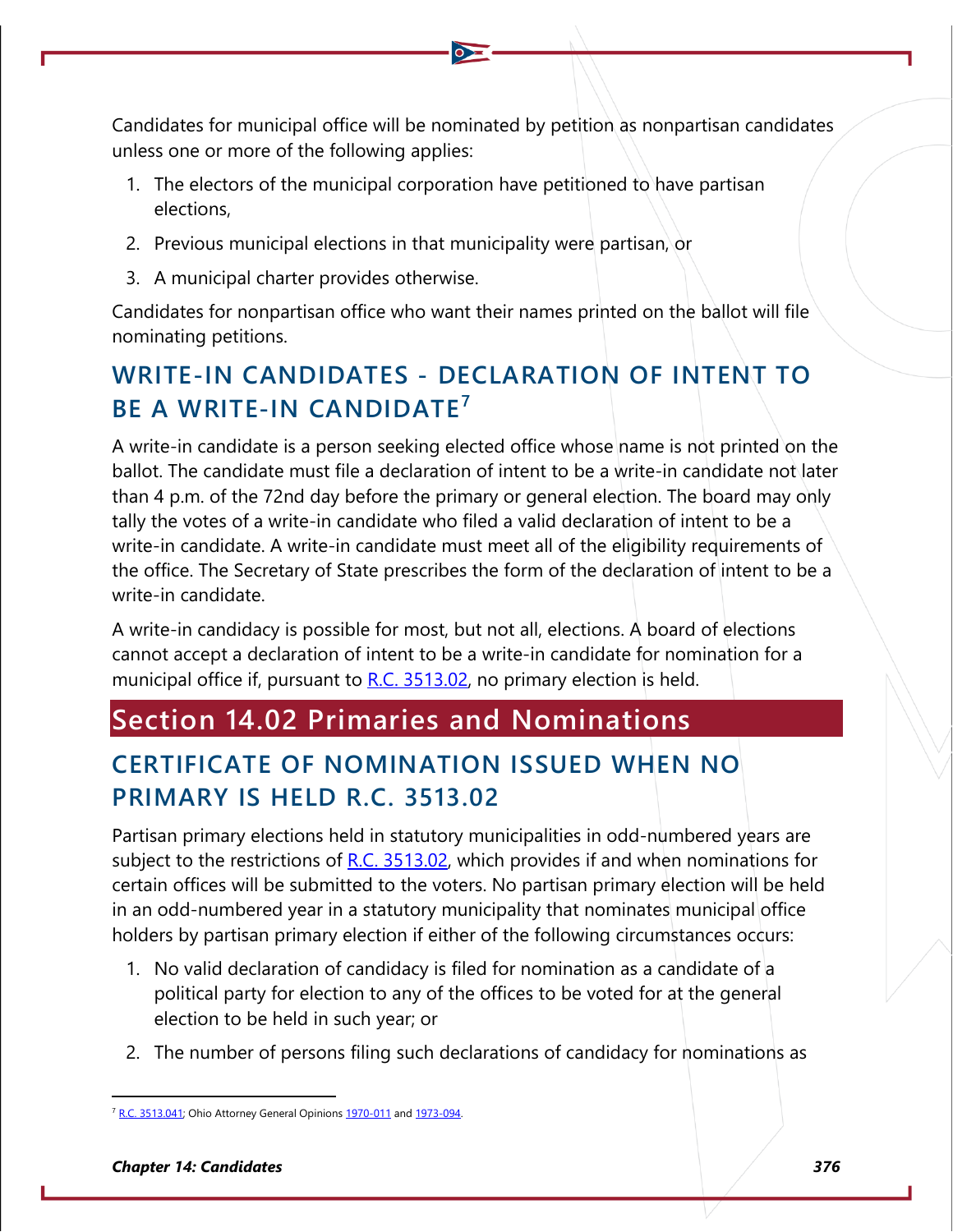candidates of one political party for election to such offices does not exceed, as to any such office, the number of candidates which such political party is entitled to nominate as its candidates for election to such office.

# **DUTIES OF ELECTION OFFICIALS WHEN PRIMARY ELECTION ELIMINATED**

If no partisan primary election is held in a municipality, the board of elections that would have conducted the primary election, declared the results, and issued certificates of nomination shall:

- 1. Declare to be nominated as of the 90th day before the primary election each person who would have been entitled to receive a certificate of nomination if the primary election had been held,
- 2. Issue appropriate certificates of nomination to each of them, and
- 3. Certify their names to the proper election officials, in order that their names may be printed on the official ballots provided for use in the succeeding general election in the same manner as though such primary election had been held and such persons had been nominated at such election.

# **Section 14.03 Candidate Requirements**

### **GENERALLY**

The Secretary of State prescribes candidate petitions as required by law. The Secretary of State's forms are provided in PDF format on the **Secretary of State's website**. The board must ensure that, when it is providing petition forms to candidates, it is providing the most current version of the prescribed form.<sup>[8](#page-3-0)</sup> Forms are updated in response to law changes, so it is imperative that boards pull petitions from the Secretary of State's website when providing them to a candidate.

### **QUALIFICATION FOR CANDIDACY**

#### 1. **Filing for more than one office per election prohibited**

A person whose candidacy was submitted to the voters at the primary election, but who was not nominated may file to become a candidate by nominating petition or by declaration of intent to be a write-in candidate at the general election held in the same year only for one of the following offices:

<span id="page-3-0"></span>[R.C. 3501.38\(L\).](http://codes.ohio.gov/orc/3501.38)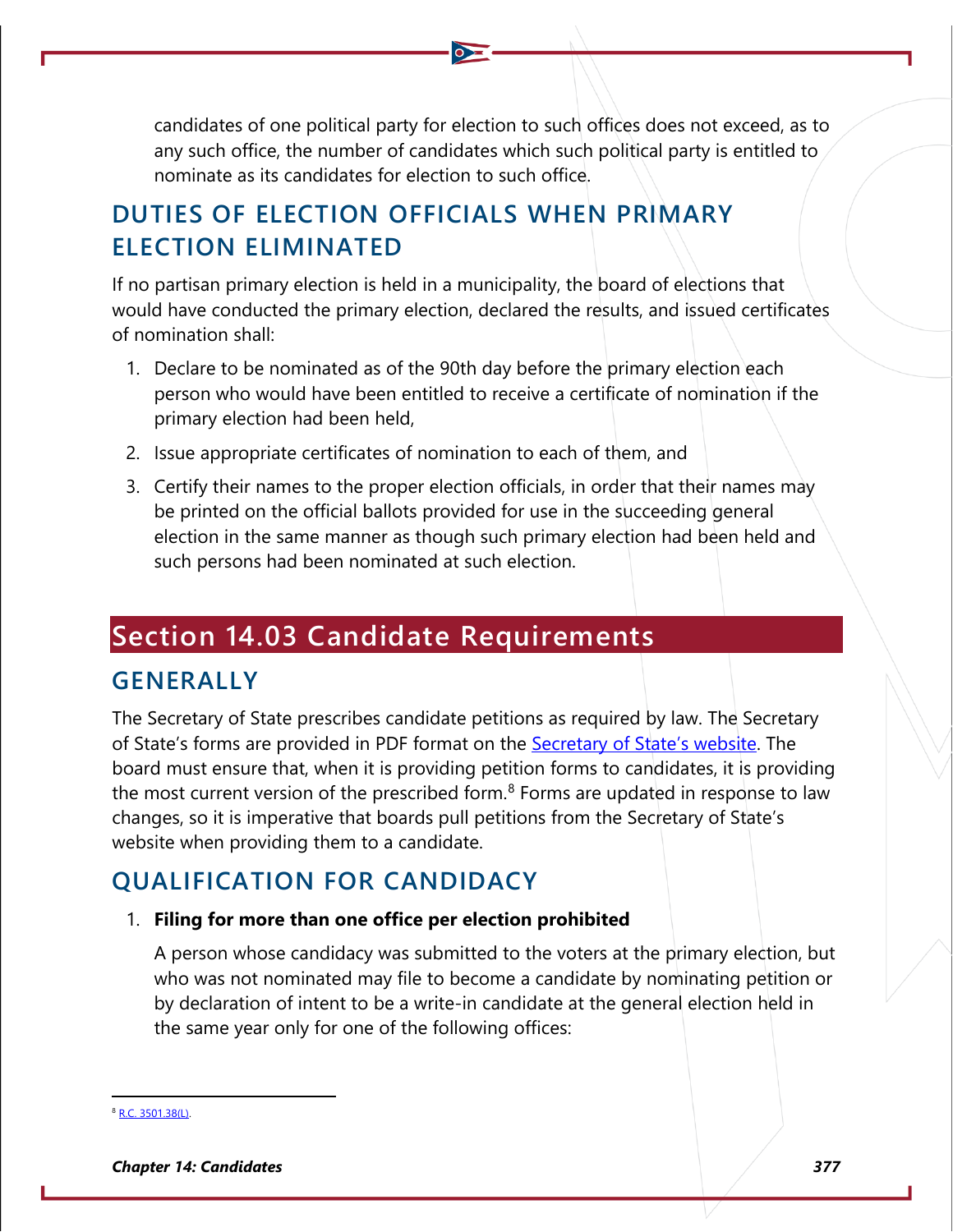- $\Box$  Member of the state board of education,
- $\Box$  Member of a city, local, or exempted village board of education,
- $\Box$  Member of a governing board of an educational service center, or
- $\square$  Township trustee.<sup>[9](#page-4-0)</sup>

A person who filed for candidacy on the primary ballot, but whose candidacy was not submitted to the voters, either because the person's petitions were not certified or because the person withdrew as a candidate, can be a write-in candidate for the same office or some other office at the general election held in the same year. $10$ 

The Supreme Court of Ohio has held that the primary election and general election are separate elections rather than two parts of the same election.<sup>[11](#page-4-2)</sup> In other words, "same election" in R.C.  $3513$  does not mean "the same election cycle/the same election year."[12](#page-4-3)

Additionally, the Ohio Supreme Court has clarified that because the word "seek" is limited in statute by the phrase "at a primary election," "seek" means that the person attempting to become the party nominee actually appear on the ballot as a choice that can be selected by voters at the primary election.<sup>[13](#page-4-4)</sup>

#### 2. **Relevant Statutes**

[R.C. 3513.04](http://codes.ohio.gov/orc/3513.04) generally prevents persons who have unsuccessfully sought a party nomination at a primary election from running for the same or a different office at the following general election unless the person wants to run for office of member of a city, local, or exempted village board of education, office of member of a governing board of an educational service center, or office of township trustee.[14](#page-4-5) The statute provides in pertinent part:

**No person** who seeks party nomination for an office or position at a primary election by declaration of candidacy or by declaration of intent to be a write-in candidate **\* \* \* shall be permitted to become a candidate by nominating petition or by declaration of intent to be a write-in candidate at the following general election for any office other than** the office of member of the state board of education, office of member of a city, local, or exempted village board of education, office of member of a

<span id="page-4-0"></span><sup>9</sup> [R.C. 3513.04.](http://codes.ohio.gov/orc/3513.04)

<span id="page-4-1"></span><sup>&</sup>lt;sup>10</sup> [R.C. 3513.041.](http://codes.ohio.gov/orc/3513.041) If a person filed to be a candidate for nomination at the primary election but the person's petitions were not certified or the person withdrew as a candidate and no primary election was ultimately required, the person can still be a write-in candidate for the same office or some other office at the general election held in the same year.

<span id="page-4-2"></span><sup>11</sup> *State ex rel. Brinda v. Lorain Cty. Bd. of Elections*, 115 Ohio St.3d 299.

<span id="page-4-3"></span><sup>&</sup>lt;sup>12</sup> The *Brinda* interpretation of "same election" applies to all the statutes i[n R.C. Chapter 3513](http://codes.ohio.gov/orc/3513) that use the phrase "same election."

<span id="page-4-4"></span><sup>13</sup> *State ex rel. Knowlton v. Noble Cty. Bd. of Elections*, 126 Ohio St. 3d 483, 2010-Ohio-4450.

<span id="page-4-5"></span><sup>&</sup>lt;sup>14</sup> The prohibition i[n R.C. 3513.041](http://codes.ohio.gov/orc/3513.041) does not apply to a person seeking to run as a write-in candidate for a federal office.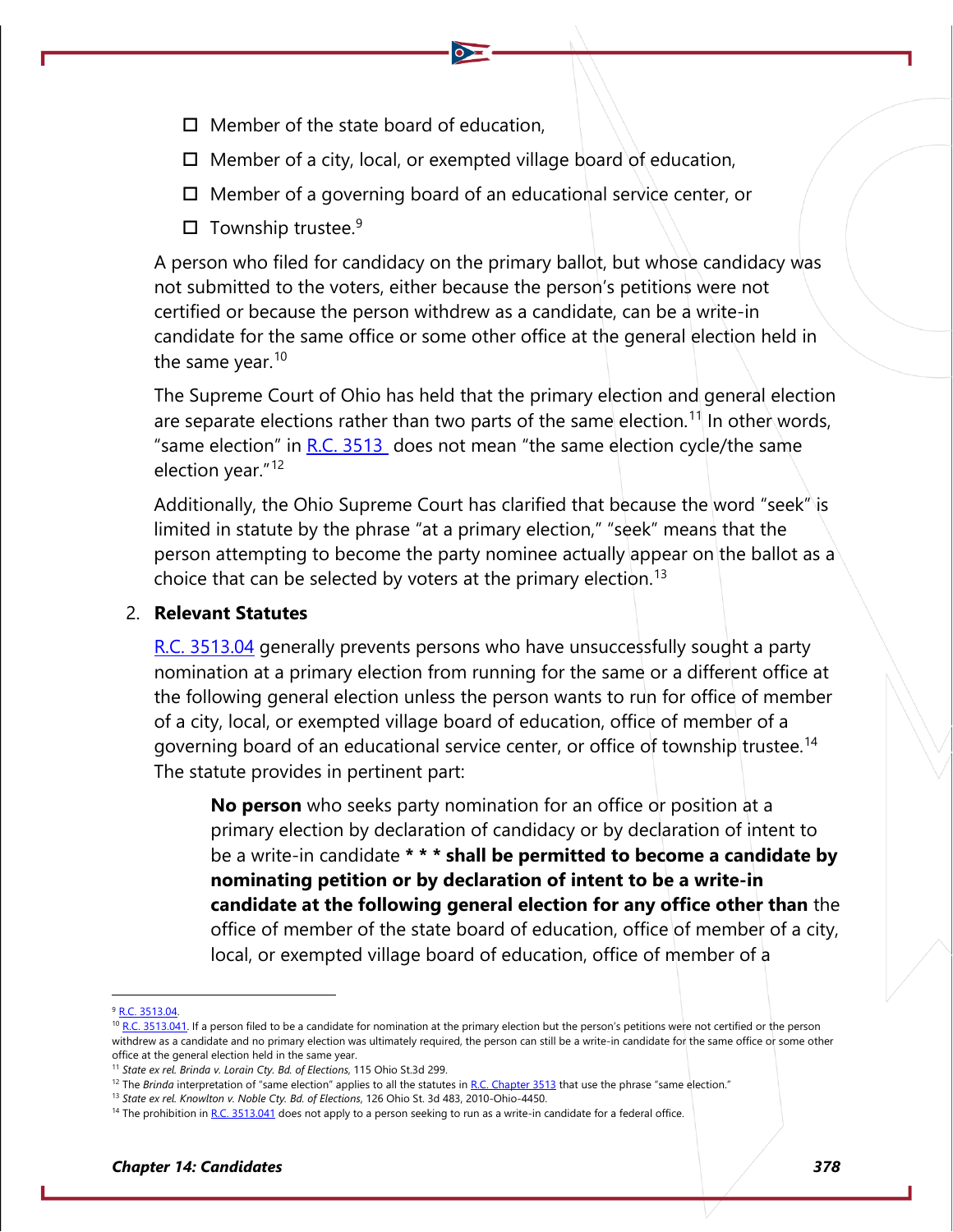governing board of an educational service center, or office of township trustee.

[R.C. 3513.041](http://codes.ohio.gov/orc/3513.041) prohibits a person from being a write-in candidate if the person has already filed to be a candidate for the same election (and not timely withdrawn pursuant to the Coble decision, discussed below<sup>15</sup>) or has become a candidate for the same election. The statute provides, in pertinent part:

A board of elections shall not accept for filing the declaration of intent to be a write-in candidate of a person seeking to become a candidate if that person, **for the same election**, has already filed a declaration of candidacy, a declaration of intent to be a write-in candidate, or a nominating petition, or has become a candidate through party nomination at a primary election or by the filling of a vacancy under section  $3513.30$  or  $3513.31$  of the Revised Code\* \* \*. (Emphasis added.)

[R.C. 3513.254](http://codes.ohio.gov/orc/3513.254) prohibits a board of elections from accepting a nominating petition of a person seeking to be a candidate for a city, local, or exempted village board of education if that person has already filed a declaration of candidacy to be a candidate for a municipal or township office at the same election (and not timely withdrawn pursuant to the Coble decision, discussed below.<sup>[16](#page-5-1)</sup> The statute provides in pertinent part:

(B) Nominating petitions shall be filed with the board of elections not later than four p.m. of the 90th day before the day of the general election. A board of elections **shall not accept for filing** a nominating petition of a person if that person, **for the same election**, has already filed a declaration of candidacy, a declaration of intent to be a write-in candidate, or a nominating petition, or has become a candidate through party nomination at a primary election or by the filling of a vacancy under section  $R.C. 3513.30$ or [R.C. 3513.31](http://codes.ohio.gov/orc/3513.31) for any other position as a member of a city, local, or exempted village board of education or position as a member of a governing board of an educational service center, or for a municipal or township office. (Emphasis added.)

Therefore, [R.C. 3513.04](http://codes.ohio.gov/orc/3513.04) prohibits a person whose candidacy was submitted to the electors at a primary election from filing to become a candidate by nominating petition or by declaration of intent to be a write-in candidate at the general election held in the same year unless the person is seeking to be a candidate for the state board of education, a city, local, or exempted village board of education,

<sup>&</sup>lt;sup>2</sup> [R.C. 3513.052\(G\)](http://codes.ohio.gov/orc/3513.052) and *State ex rel. Coble v. Lucas County. Board. of Elections*, 130 Ohio St. 3d 132 (2011), 114.

<span id="page-5-1"></span><span id="page-5-0"></span><sup>&</sup>lt;sup>16</sup> See footnote 15.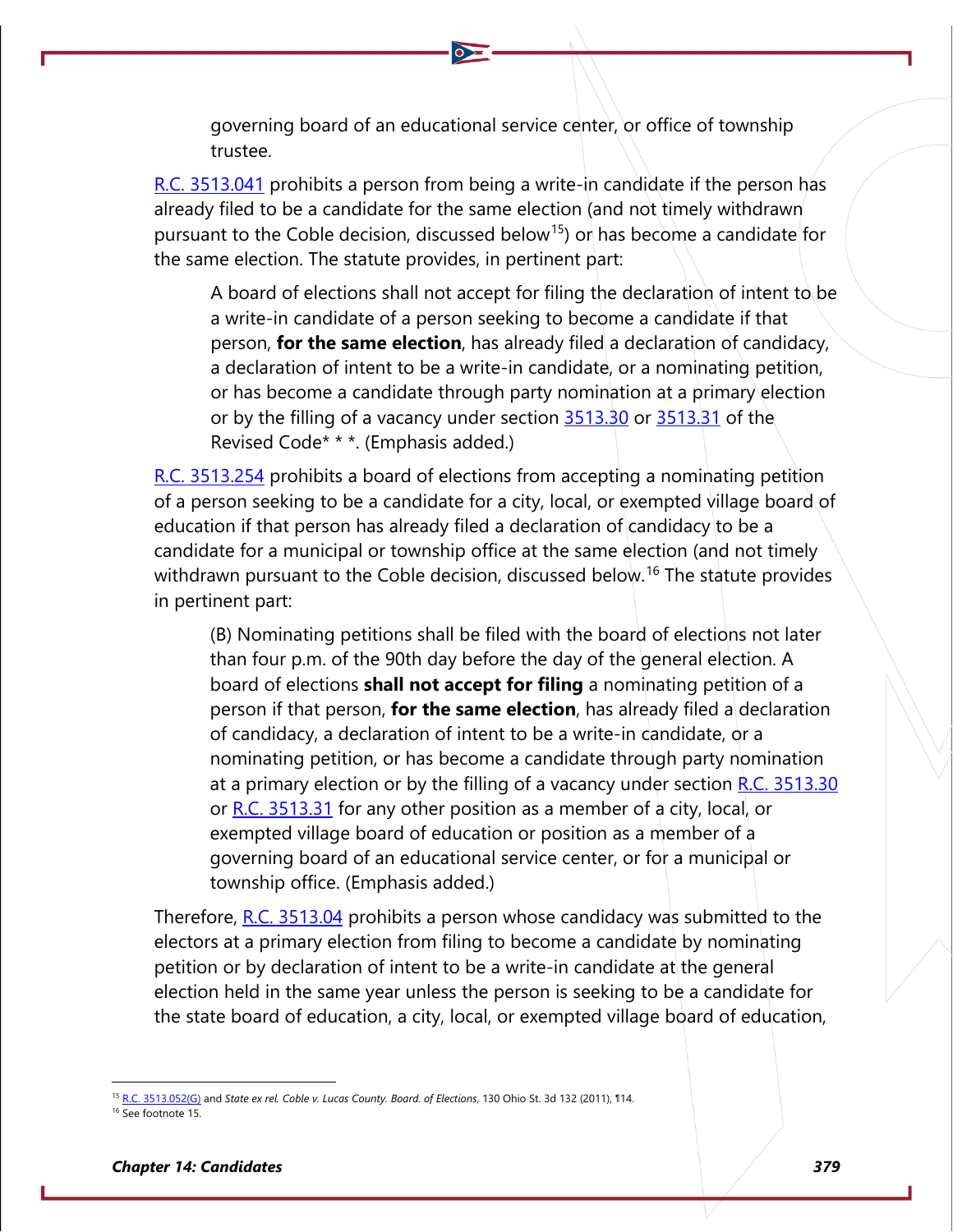a governing board of an educational service center, or township trustee.<sup>[17](#page-6-0)</sup>

In contrast,  $R.C. 3513.041$  does not prohibit a person who filed a declaration of candidacy and petition or a declaration of intent to be a write-in candidate for the primary election, but whose candidacy was not submitted to the voters at the primary election, either because the person's petition or declaration of intent to be a write-in was rejected or because the person withdrew as a candidate, to be a write-in candidate for the same office or some other office at the general election held in the same year.<sup>[18](#page-6-1)</sup>

[R.C. 3513.254](http://codes.ohio.gov/orc/3513.254) prohibits a board of elections from accepting the nominating petition of a person seeking to be a candidate for a city, local, or exempted village board of education if that person has already filed a declaration of candidacy to be a candidate for a municipal or township office at the same election. The primary and general elections are not the same election.

#### 3. **Effect of withdrawal of candidacy for purpose of refiling for same or different office for same election**

Based on the Supreme Court's decision in *State ex rel. Coble v. Lucas County Board of Elections*, 130 Ohio St.3d 132 (2011). [19](#page-6-2) a candidate who timely withdraws that person's candidacy prior to board action on their nominating petition and prior to the filing deadline may file a new petition even if that petition is for the same office to be elected at the same election as the withdrawn petition as long as the board has not officially acted on the petition.

#### 4. **Candidate Disclosures**

#### a. **Ethics Commission Financial Disclosure**

Any individual who becomes a candidate for or holds a state, county, or city elected office, or the position of school board member in a school district with more than 12,000 students average daily membership, is required to file a personal financial disclosure statement. For further information on the filing requirements and deadlines or to find a copy of a blank statement, visit the sites below:

□ Ohio Ethics Commission [www.ethics.ohio.gov](http://www.ethics.ohio.gov/) (Statewide, county, and city candidates, as well as candidates for a board of education)

<span id="page-6-0"></span><sup>17</sup> See *Knowlton*, supra note 13.

<span id="page-6-1"></span><sup>18</sup> See *Brinda*, supra note 11.

<span id="page-6-2"></span><sup>19</sup> *State ex rel. Coble v. Lucas County Board of Elections*, 130 Ohio St.3d 132 (2011).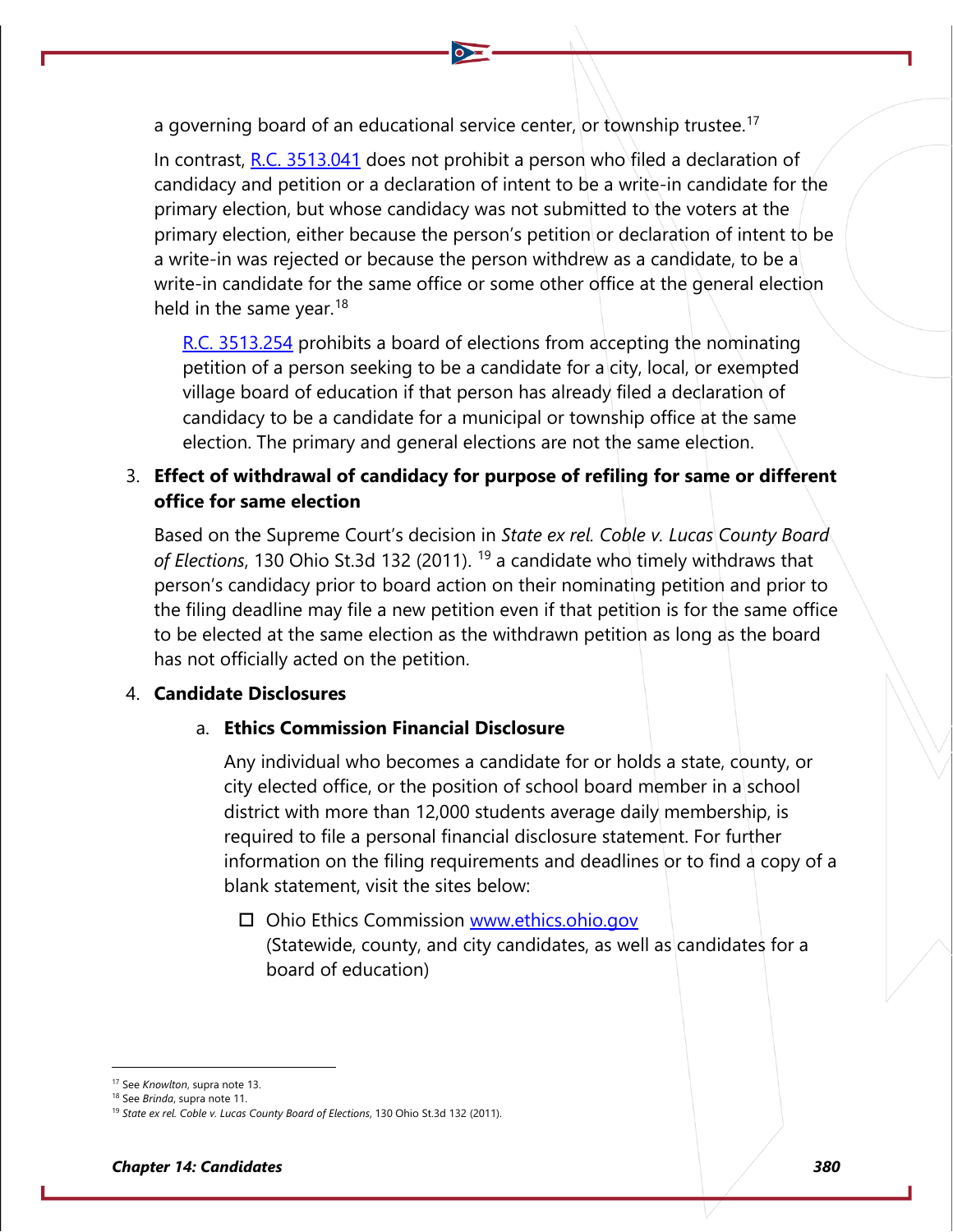- $\square$  Joint Legislative Ethics Committee [www.jlec-olig.state.oh.us](http://www.jlec-olig.state.oh.us/) (Candidates for the Ohio House of Representatives or the Ohio Senate)
- □ Ohio Supreme Court Board of Professional Conduct [www.bpc.ohio.gov/financial-disclosure-statements](http://www.bpc.ohio.gov/financial-disclosure-statements) (Judges, judicial candidates, and magistrates)
- $\Box$  U.S. House of Representatives Office of the Clerk [http://clerk.house.gov/public\\_disc/financial.aspx](http://clerk.house.gov/public_disc/financial.aspx) (Members and candidates for the U.S. House of Representatives)
- U. S. Senate <https://www.ethics.senate.gov/public/index.cfm/financialdisclosure> (Members and candidates for the U.S. Senate)
- $\Box$  Federal Election Commission [www.fec.gov](http://www.fec.gov/) (Candidates for U.S. President and Vice-President)

#### b. **Campaign Finance Reporting**

At the time candidacy petitions are filed, each candidate should receive materials from the board of elections about campaign finance reporting and compliance, including information about unfair political campaign activities. Each person who receives the copy must acknowledge its receipt in writing.<sup>[20](#page-7-0)</sup> Additional information regarding campaign finance rules, reporting requirements, and filing deadlines may be found in the online [Campaign Finance Handbook,](https://www.ohiosos.gov/campaign-finance/campaign-finance-handbook/) [Ohio Elections Calendar,](https://www.ohiosos.gov/publications/2021-elections-calendar/) and other publications located on the Ohio Secretary of State's website at [OhioSoS.gov.](https://www.ohiosos.gov/elections/elections-officials/) Also, please note that some charter municipalities have campaign finance disclosure and limitations in addition to those set forth in state law. Municipal candidates should contact the appropriate municipal authority for information on these local regulations, if applicable.

#### c. **Specific Requirements for Certain Offices**

Candidates are advised that certain offices (e.g., county sheriff, judge, coroner, etc.) have specific educational and professional requirements that must be met before the candidate can run for or hold the office. Candidates are encouraged to review the [Candidate Requirement Guide](https://www.ohiosos.gov/globalassets/publications/election/2021_crg.pdf) published by the Secretary of State's Office and to consult with private

<span id="page-7-0"></span><sup>&</sup>lt;sup>20</sup> [R.C. 3513.33.](http://codes.ohio.gov/orc/3513.33)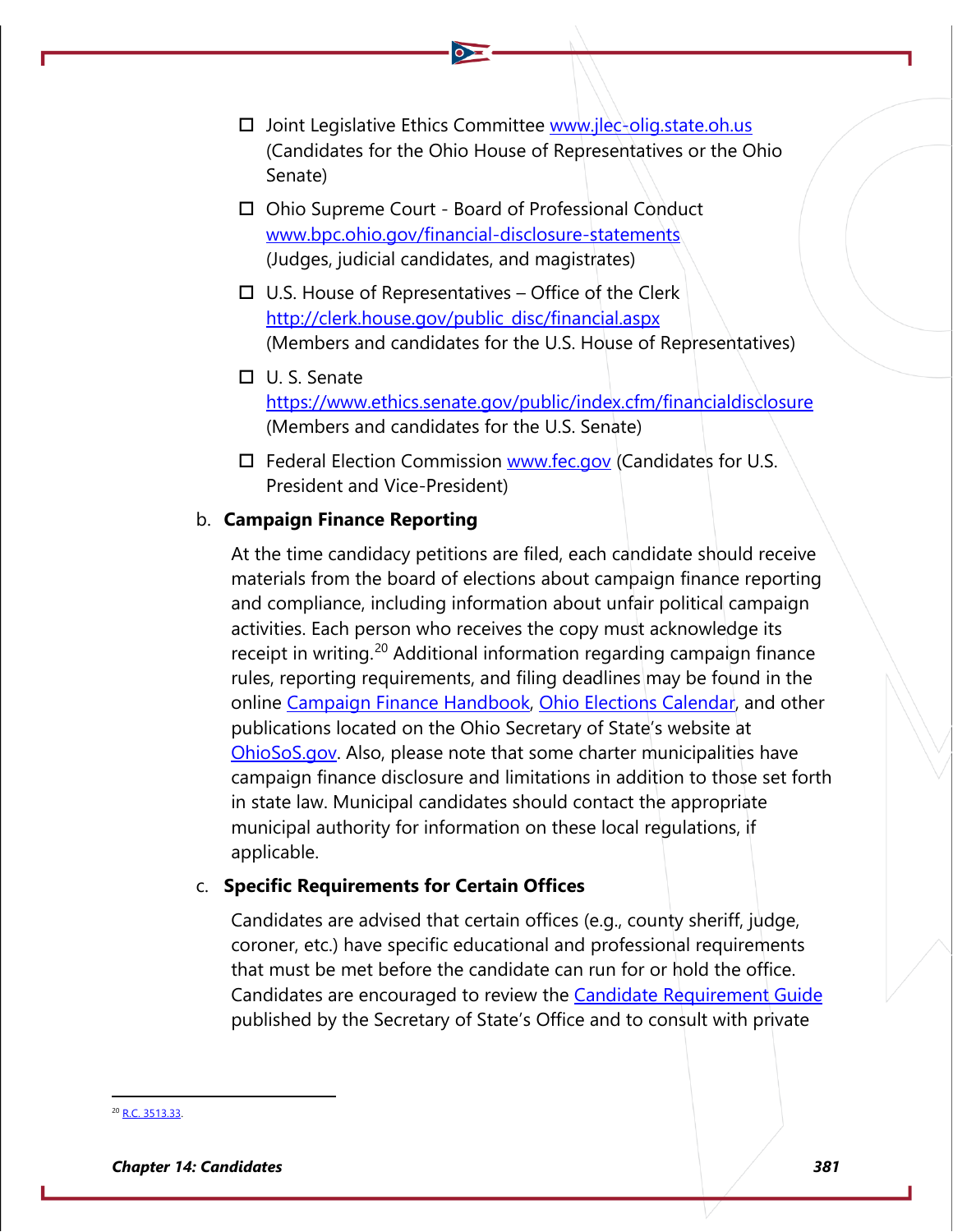legal counsel regarding any educational and professional requirements for an office.

#### d. **Filing Fees**

Each candidate who files for an office must pay a filing fee. The fee must be paid at the time of filing to the entity responsible for accepting the filing (i.e., the board of elections or, if the candidate files with the Secretary of State, the Secretary of State). The amount of the filing fee is prescribed by [R.C. 3513.10](http://codes.ohio.gov/orc/3513.10) and dependent upon the office being sought. A filing fee is non-refundable. $21$ 

There is no filing fee for a party office (i.e., delegate to a national convention, county central committee, or state central committee). $^{22}$  $^{22}$  $^{22}$ 

A board of elections is required to pay a portion of each filing fee it collects to the Ohio Elections Commission Fund.<sup>[23](#page-8-2)</sup> The amount of the fee paid to the Ohio Elections Commission Fund is listed in division (B) of R.C. [3513.10.](http://codes.ohio.gov/orc/3513.10)

# **Section 14.04 Protest of Certified Candidates[24](#page-8-3)**

### **PROCEDURE**

A protest is a written objection to the certification of a candidacy, issue or ballot. Protests of candidacies or nominating petitions are specifically provided for in the Revised Code.

Protests against the candidacy of any person must be in writing, must specify the legal ground(s) for the protest, and must be filed with the board of elections where the candidate filed their declaration of candidacy, nominating petition, or declaration of intent to be a write-in candidate. If the candidate filed with the office of the Secretary of State, the protest must be filed with the Secretary of State.

After a valid protest is filed, the board of elections or, if applicable, the Secretary of State, must promptly set a time and place for hearing the protest and give notice to both the person whose candidacy is being protested and the protestor. Both the protestor and the protested candidate, or their respective legal counsel, must be given an opportunity to address the board at the hearing.

**When resolving a protest, a board is acting in a quasi-judicial capacity**. A board should seek the guidance of its legal counsel, the county prosecutor, as soon as a valid

<span id="page-8-0"></span> $1$  [R.C. 3513.10\(F\)\(1\).](http://codes.ohio.gov/orc/3513.10)

<span id="page-8-1"></span><sup>22</sup> [R.C. 3513.10\(C\).](http://codes.ohio.gov/orc/3513.10) 3513.10(B).

<span id="page-8-3"></span><span id="page-8-2"></span><sup>8513.041;</sup> [R.C. 3513.05;](http://codes.ohio.gov/orc/3513.05) [R.C. 3513.262;](http://codes.ohio.gov/orc/3513.262) [R.C. 3513.263.](http://codes.ohio.gov/orc/3513.263)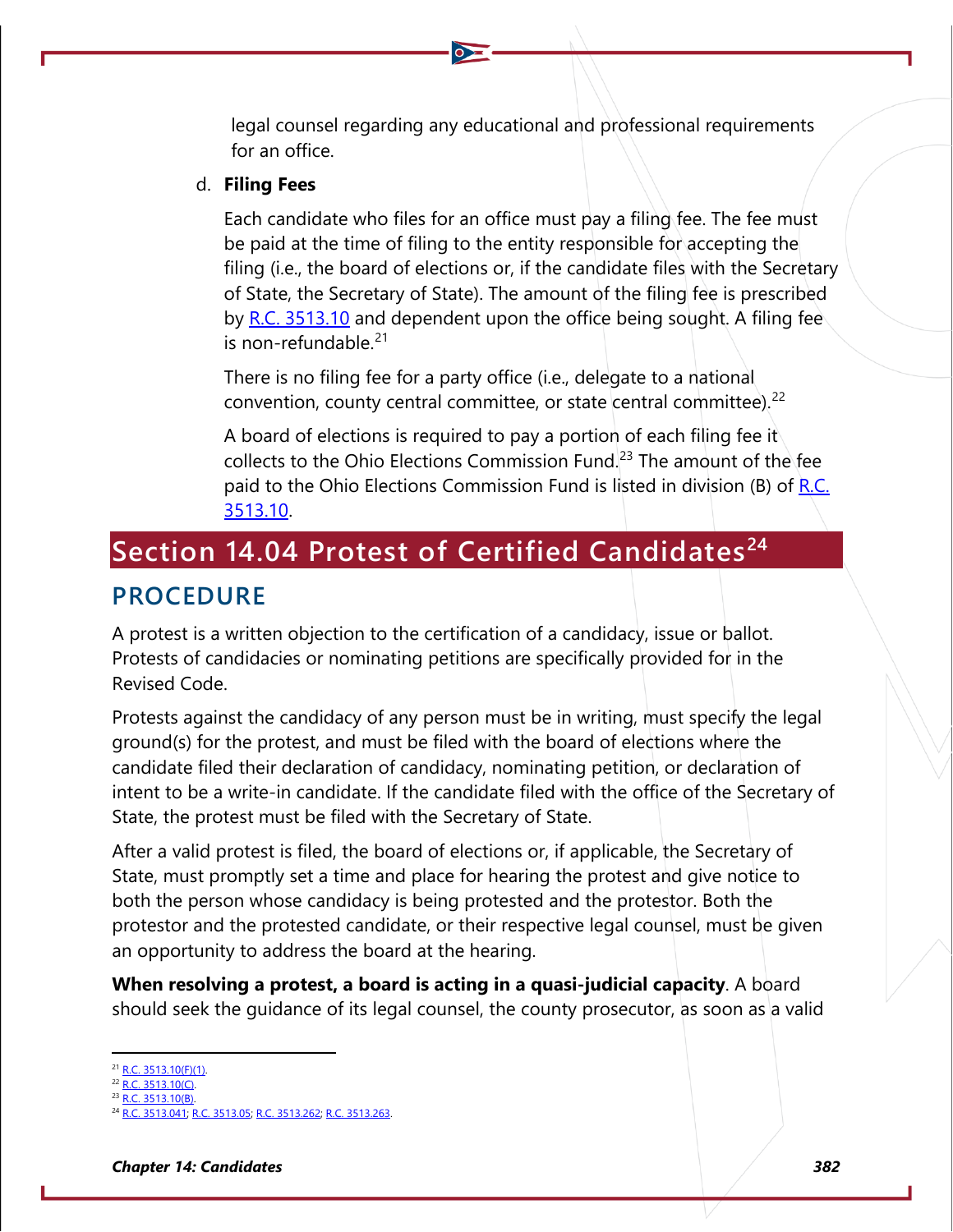protest is filed with the board. A board must also review the section on "Acting in Quasi-Judicial Capacity" in Chapter 2 of this Manual.

**Note**: In the absence of a timely filed protest, [R.C. 3501.39\(B\)](http://codes.ohio.gov/orc/3501.39) prohibits a board of elections from invalidating any declaration of candidacy or nominating petition after the 60th day before an election.[25](#page-9-0)

#### 1. **Partisan Primary Candidacy[26](#page-9-1)**

Protests against any candidate in a partisan primary may be made by the controlling committee of that party, or by any qualified elector who is a member of the same party as the candidate and who is eligible to vote for the candidate whose petition is the subject of the protest. For purposes of protesting a candidacy for party nomination, an elector is considered a member of the candidate's political party if the elector either voted only in that party's primary in the current calendar year and last two calendar years, or did not vote in any other party's primary in the current calendar year and last two calendar years.<sup>[27](#page-9-2)</sup>

The deadline to file a protest against any party candidate who filed a declaration of candidacy for the primary is 4 p.m. on the 74th day before the primary election.

#### 2. **Write-In Candidacy[28](#page-9-3)**

Any elector eligible to vote on the candidacy of a write-in candidate may protest that candidacy. The deadline to file a protest against a write-in candidate is 4 p.m. on the 67th day before the primary election for primary election write-in candidates or 4 p.m. on 67th day before the general election for general election write-in candidates.

#### 3. **Independent Candidacy[29](#page-9-4)**

Protests against the nominating petition of an independent candidate may be made by any qualified elector who is eligible to vote for the candidate. The deadline to file a protest against any candidate who filed a nominating petition as an independent candidate is 4 p.m. on July 30, or, if the primary election was a presidential primary election, not later than the end of the 12th week after the day of that election.

<span id="page-9-0"></span><sup>25</sup> *State ex rel. Harbarger V. Cuyahoga Cty. Bd. Of Elections*, 75 Ohio St.3d 44 (1996).

<span id="page-9-1"></span><sup>26</sup> [R.C. 3513.05.](http://codes.ohio.gov/orc/3513.05)

<span id="page-9-2"></span><sup>27</sup> *State ex rel. Bender v. Franklin Cty. Bd. of Elections*, 2019-Ohio-2854.

<span id="page-9-3"></span>**B.R.C. 3513.041** 

<span id="page-9-4"></span><sup>29</sup> [R.C. 3513.262.](http://codes.ohio.gov/orc/3513.262)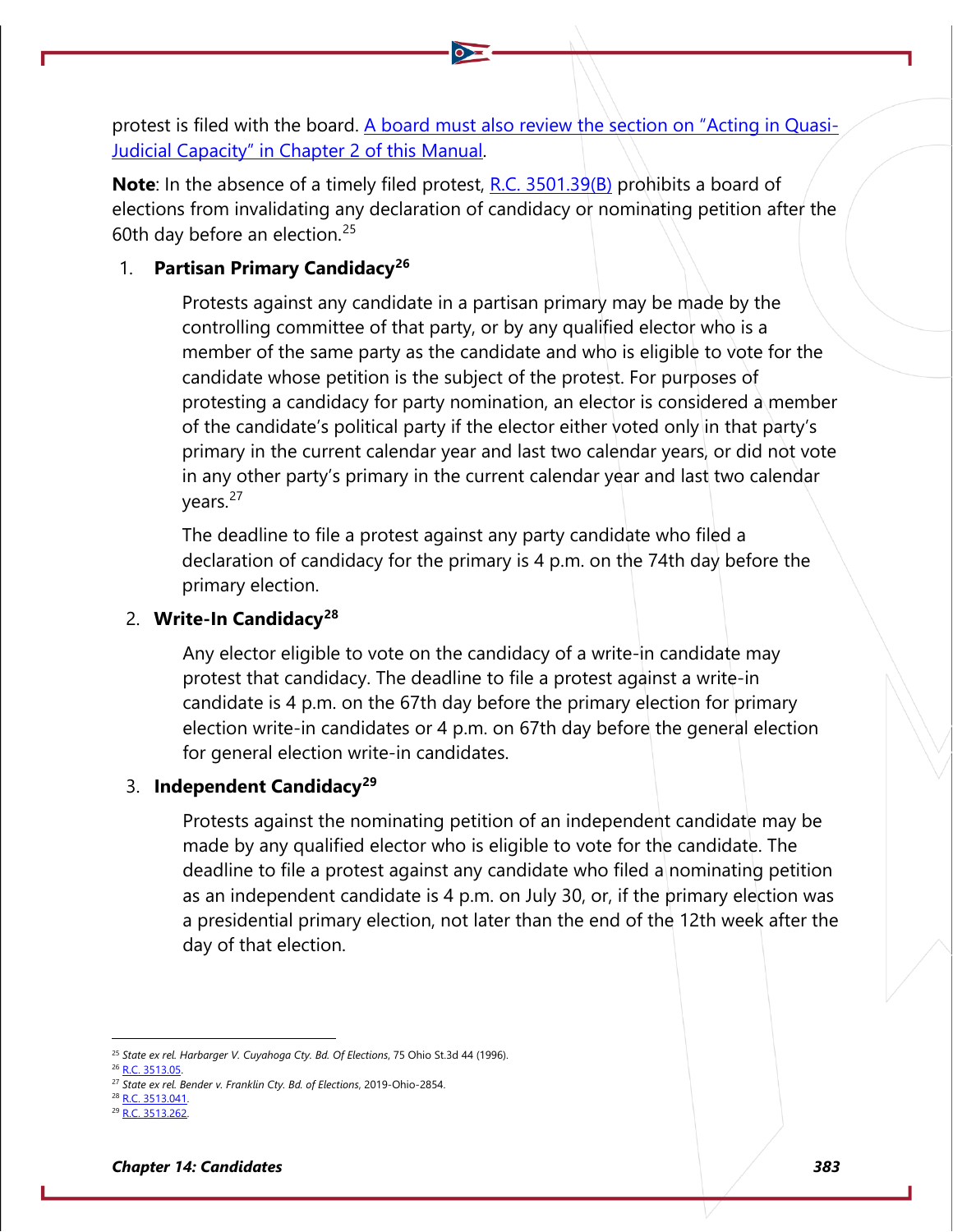#### 4. **Nonpartisan Candidacy[30](#page-10-0)**

Any elector eligible to vote for a candidate for nonpartisan office may protest that candidacy. The deadline to file a protest against any candidate who filed a nominating petition as a nonpartisan candidate is 4 p.m. on the 74th day before the general election.

#### 5. **Hearing**

At the hearing scheduled by the board, the members of the board of elections give both the protester and the candidate an opportunity to address the issues raised in the protest. The board then determines the merit of the protest and the validity of the petition. Such determination is final. The board must follow the procedures laid out in Chapter 2 under "Acting in Quasi-Judicial Capacity".

### **RE-CONSIDERATION OF A CANDIDATE NOT-CERTIFIED**

When a board of elections has not certified a candidate to the ballot based upon its determination of invalidity or insufficiency of one or more requirements of the petition process, the candidate in question may ask the board of elections to reconsider its determination. Unlike a protest hearing (where the protestor asserts that a candidate certified to the ballot by the board of elections should be removed), it is not mandatory for a board of elections to hold a reconsideration hearing. But having decided to conduct a hearing, the Ohio Supreme Court has determined it can be an abuse of discretion for the board to disregard evidence the hearing produces if the board decides the candidate or issue should remain off the ballot.<sup>[31](#page-10-1)</sup> Reconsideration hearings should be conducted in a similar manner to a protest hearing, including notice, representation, etc.

# **Section 14.05 Death of Candidate Prior to Primary Election[32](#page-10-2)**

## **PARTISAN CANDIDATE DIES BEFORE THE PRIMARY ELECTION**

Generally, if a person who filed a valid and sufficient declaration of candidacy dies prior to the primary election, the resulting vacancy on the ballot is not filled unless a charter provision provides otherwise. However, there are exceptions to that rule when only one valid declaration of candidacy has been filed for party nomination for an office.

30 R.C. 3513.263

<span id="page-10-1"></span><span id="page-10-0"></span><sup>31</sup> *Scott v. Franklin County Board of Election*, 139 Ohio St. 3d 171 (2014).

<span id="page-10-2"></span>**[R.C. 3513.17;](http://codes.ohio.gov/orc/3513.17) [R.C. 3513.30.](http://codes.ohio.gov/orc/3513.30)**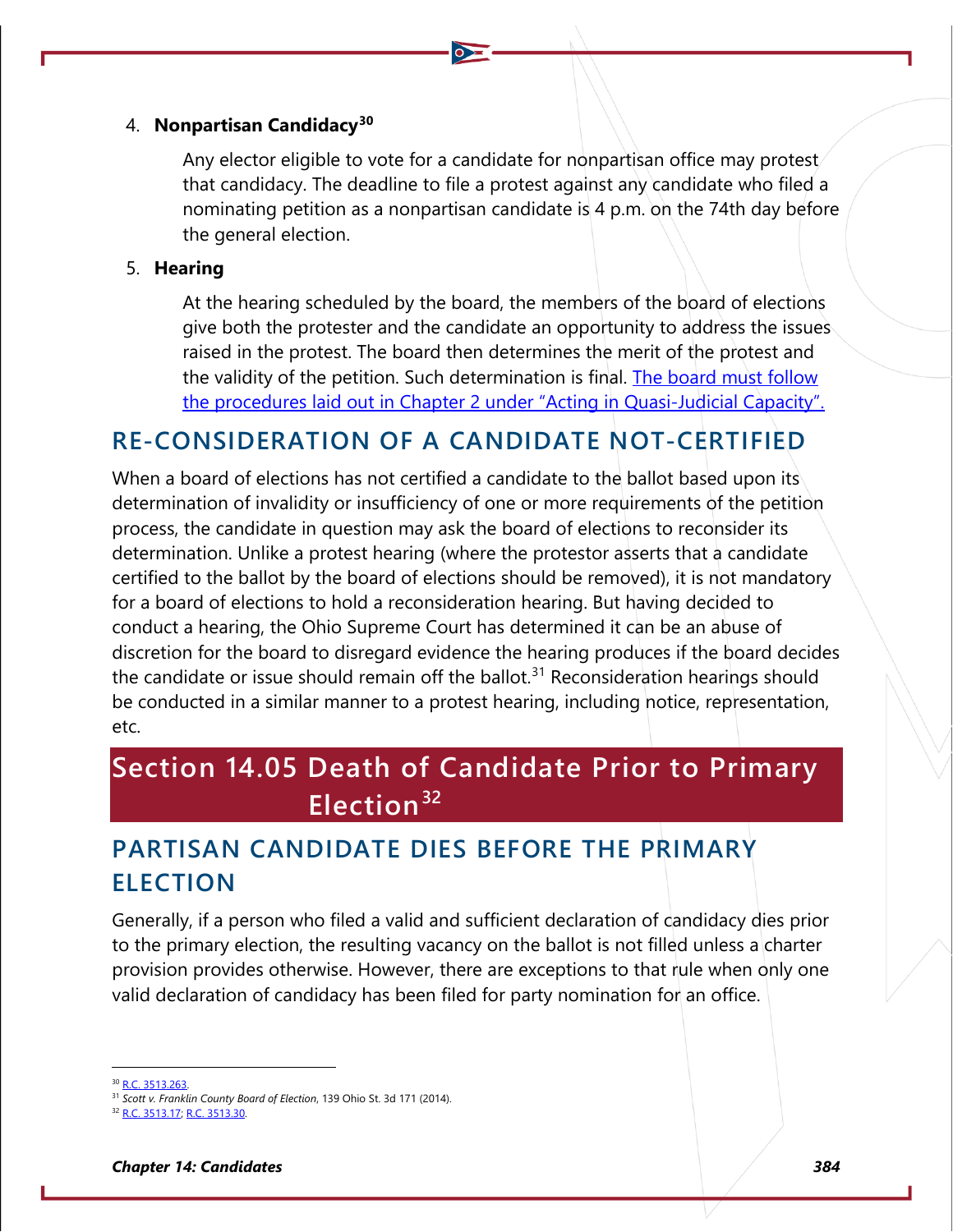#### 1. **Partisan candidate dies more than 10 days before the Primary[33](#page-11-0)**

If only one valid declaration of candidacy is filed for nomination as a candidate of a political party for an office, and that candidate dies prior to the 10th day before the primary election, both of the following may occur:

- $\Box$  The political party whose candidate died may fill the vacancy so created, and
- $\Box$  Any major political party other than the one whose candidate died may select a candidate under either of the following circumstances:
	- No person has filed a valid declaration of candidacy for nomination as that party's candidate at the primary election.
	- Only one person has filed a valid declaration of candidacy for nomination as that party's candidate at the primary election, that person has withdrawn, died, or been disqualified under R.C.  $3513.052$ , and the vacancy so created has not been filled.

A vacancy may be filled, and a selection may be made, by the appropriate political party committee in the same manner as the filling of vacancies that occur after the primary election,<sup>[34](#page-11-1)</sup> except that the required certification must be filed with the Secretary of State, with a board of the most populous county of a district, or with the board of a county in which the major portion of the population of a subdivision is located, respectively, no later than 4 p.m. of the 10th day before the primary election, or with any other board later than 4 p.m. of the 5th day before the day of that primary election.

#### 2. **Partisan candidate dies on or after the 10th day before the Primary[35](#page-11-2)**

If only one valid declaration of candidacy is filed for nomination as a candidate of a political party for an office, and that candidate dies on or after the 10th day before the primary election, that candidate is considered to have received the nomination of that candidate's political party at that primary election, and, for purposes of filling the vacancy so created, that candidate's death is treated as if that candidate died on the day after the day of the primary election.

<span id="page-11-0"></span>33 [R.C. 3513.30\(A\).](http://codes.ohio.gov/orc/3513.30)

 $R.C. 3513.31(A)$ -(E). 3513.30(B).

<span id="page-11-2"></span><span id="page-11-1"></span>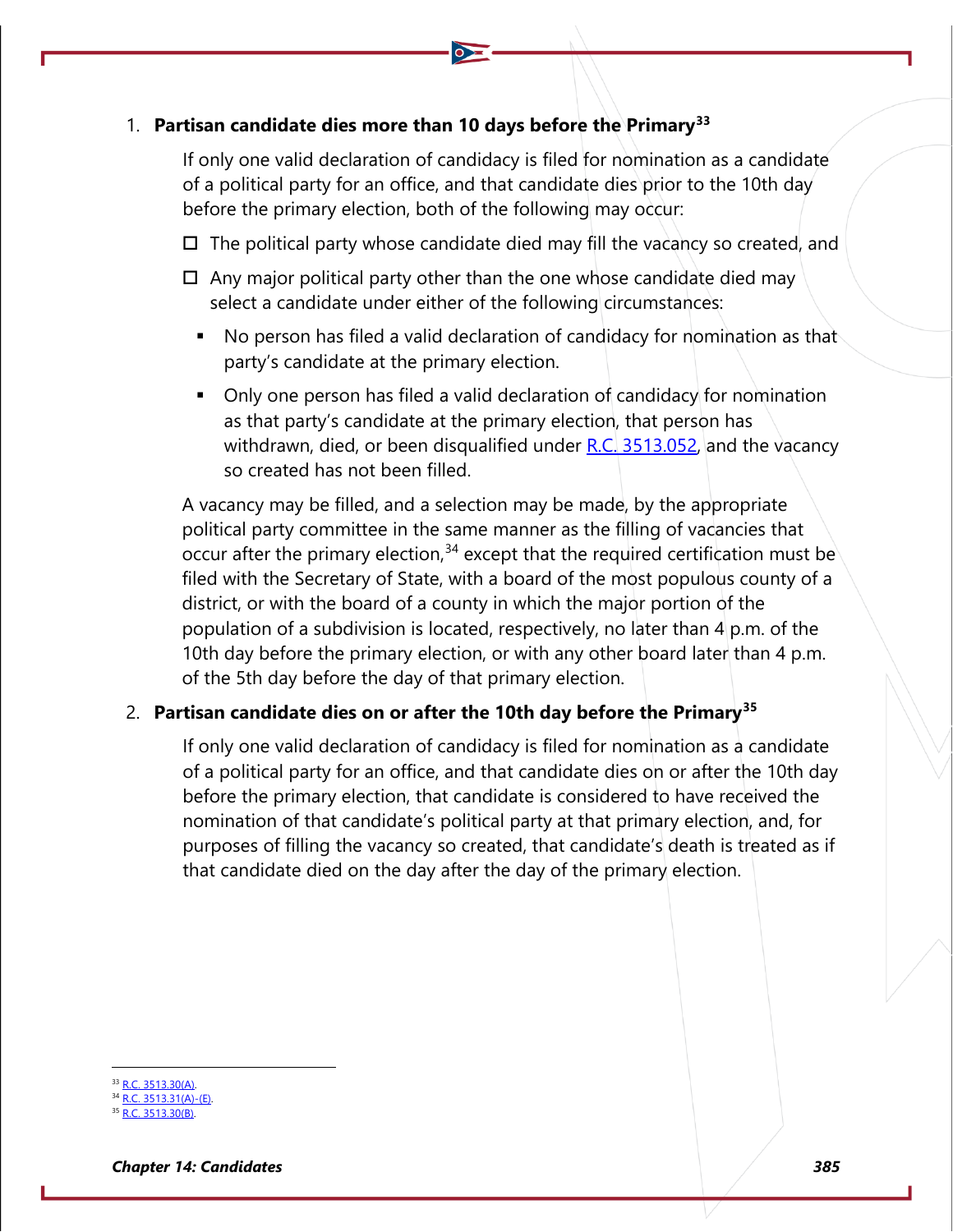# **Section 14.06 Death of Candidate Prior to General Election[36](#page-12-0)**

# **MAJOR POLITICAL PARTY NOMINEE DIES AFTER THE DAY OF THE PRIMARY ELECTION MAJOR POLITICAL PARTY[37](#page-12-1)**

If a person who was nominated in the party's primary election dies, the vacancy so created may be filled by the appropriate party committee by certifying to the board of elections the name of the person selected to fill the vacancy at a meeting called for that purpose.

The committee's chairperson must call a meeting and give each member of the committee at least two days' notice of the time, place, and purpose of the meeting. If a majority of the members of the committee are present at the meeting, a majority of those present may select a person to fill the vacancy.

The chairperson and secretary of the meeting shall certify, in writing and under oath, the name of the person selected to fill the vacancy. If the candidacy appears in more than one county, the certification must be filed with the board of elections of the most populous county not later than 4 p.m. on the 10th day before the general election. If the candidacy appears in only one county or part of a county, the certification is filed with the appropriate board of elections not later than 4 p.m. of the 5th day before the general election. The certification must be accompanied by the written acceptance of the nomination by the person whose name is certified.

# **MINOR POLITICAL PARTY NOMINEE DIES AFTER THE DAY OF THE PRIMARY ELECTION[38](#page-12-2)**

If a person nominated by a minor political party in a primary election or nominated by petition under  $R.C. 3517.012$  as a minor party candidate for election at the next general election dies, the vacancy so created may be filled by the appropriate party committee in accordance with the party's rules.

Certification must be made as in the manner provided for a major political party.

The chairperson and secretary of the meeting shall certify, in writing and under oath, the name of the person selected to fill the vacancy. If the candidacy appears in more than one county, the certification must be filed with the board of elections of the most populous county not later than 4 p.m. on the 10th day before the general election. If the

<span id="page-12-0"></span>[R.C. 3513.30;](http://codes.ohio.gov/orc/3513.30) [R.C. 3513.31.](http://codes.ohio.gov/orc/3513.31)

 $\sqrt{7}$  [R.C. 3513.31\(G\).](http://codes.ohio.gov/orc/3513.31)

<span id="page-12-2"></span><span id="page-12-1"></span><sup>38</sup> [R.C. 3513.31\(G\).](http://codes.ohio.gov/orc/3513.31)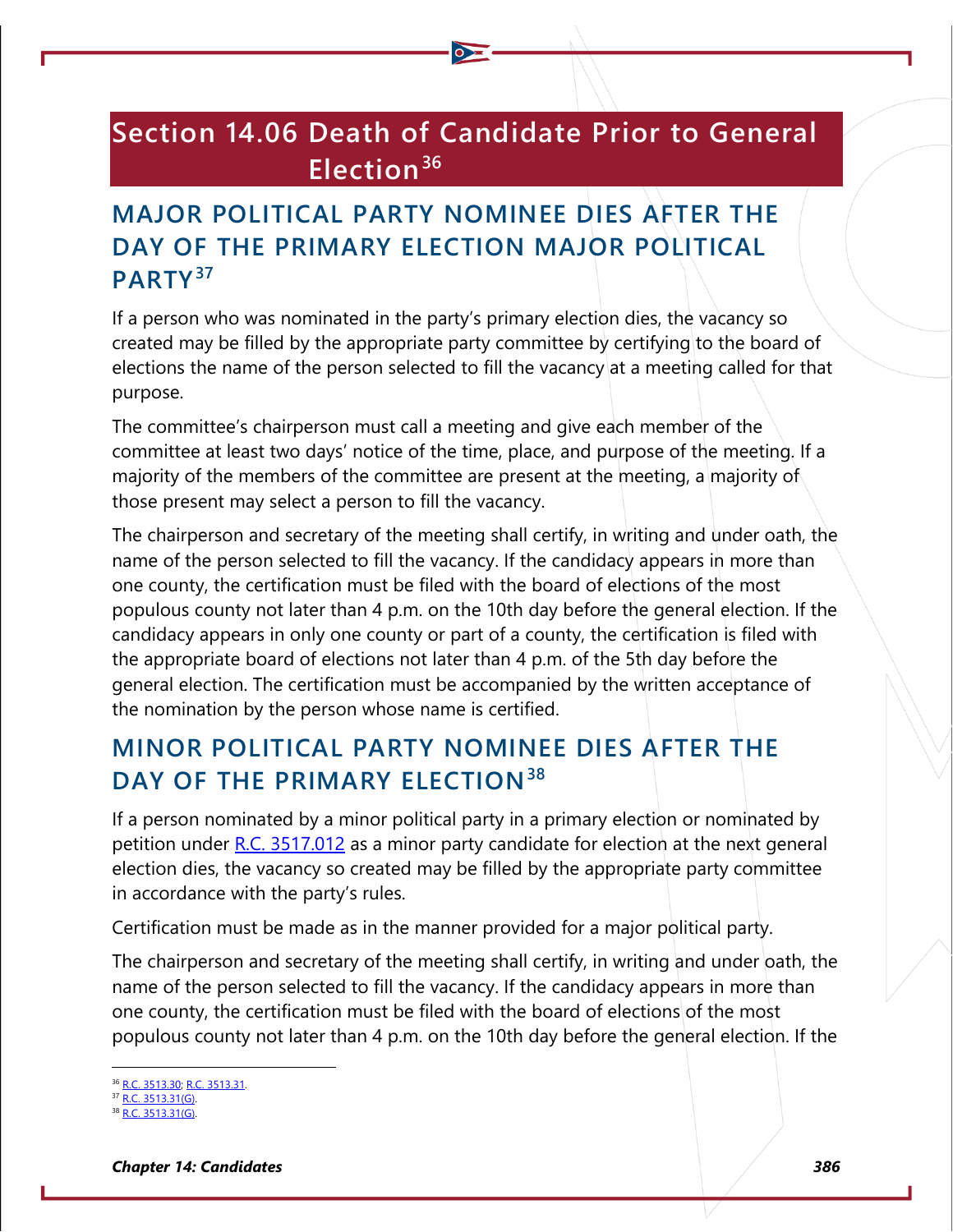candidacy appears in only one county or part of a county, the certification is filed with the appropriate board of elections not later than 4 p.m. of the 5th day before the general election. The certification must be accompanied by the written acceptance of the nomination by the person whose name is certified.<sup>[39](#page-13-0)</sup>

### **INDEPENDENT OR NONPARTISAN CANDIDATE[40](#page-13-1)**

If a person nominated by petition as an independent or nonpartisan candidate for the next general election dies prior to the 10th day before the general election, the vacancy may be filled by a majority of the committee of five designated in the nominating petition.

To fill the vacancy, a member of the committee shall, not later than 4 p.m. of the 5th day before the day of the general election, file with the election officials with whom the petition nominating the person was filed, a certificate signed and sworn to under oath by a majority of the members, designating the person they select to fill the vacancy. The certification must be accompanied by the written acceptance of the nomination by the person whose name is so certified.

### **VACANCY ON GENERAL ELECTION BALLOT MAY TRIGGER OTHER RIGHTS OF SELECTION[41](#page-13-2)**

When a person nominated as a candidate by a political party in a primary election or by nominating petition for an elective office for which candidates are nominated at a party primary election withdraws, dies, or is disqualified prior to the general election, the appropriate committee of any other major political party or committee of five that has not nominated a candidate for that office, or whose nominee as a candidate for that office has died without the vacancy so created having been filled, may fill the vacancy. The vacancy is filled in the same way a vacancy in a party nomination or nomination by petition is filled.

# **Section 14.07 Withdrawal**

## **DEADLINES**

#### 1. **Generally**

Generally, a candidate may withdraw their candidacy at any time before a primary or general election by filing a written statement of withdrawal with the board of elections with whom the declaration of candidacy was filed or, in the

*Chapter 14: Candidates 387*

[R.C. 3513.31\(A\)-\(E\).](http://codes.ohio.gov/orc/3513.31)

<span id="page-13-0"></span> $\sqrt{R.C.}$  3513.31(H).

<span id="page-13-2"></span><span id="page-13-1"></span> $2.3513.31(K)$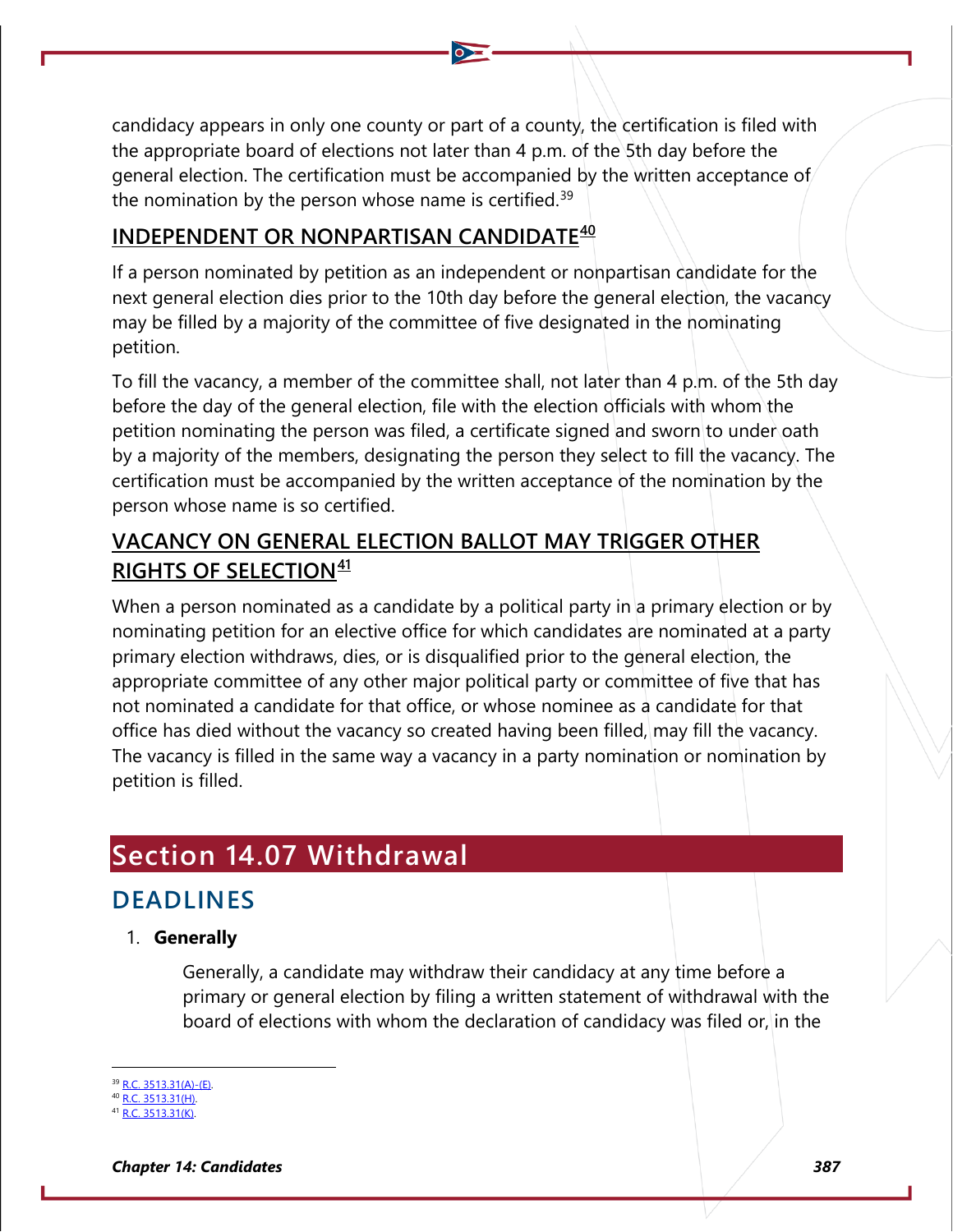case of a candidate for statewide office, the Secretary of State. However, there is an exception to this rule for partisan presidential candidates in a presidential primary election.

#### 2. **Presidential Primary Election[42](#page-14-0)**

Ohio law imposes a different withdrawal deadline for candidates in primary elections in presidential years. The deadline for partisan presidential candidates to withdraw is 4 p.m. on the 40th day before the primary.

### **VALID NOTICE: WRITTEN STATEMENT FILED WITH APPROPRIATE ELECTION OFFICIALS[43](#page-14-1)**

State law requires that a withdrawal of candidacy must be made in writing and filed with the election officials with whom the declaration of candidacy or nominating petition was filed. No board of elections may take action relating to a reported withdrawal before receiving the official written notice of the withdrawal from the candidate.

### **SELECTION OF PERSON TO FILL VACANCY ON GENERAL ELECTION BALLOT[44](#page-14-2)**

#### 1. **Major Political Party**

If a person nominated in a party primary election withdraws as the nominee, the vacancy in nomination may be filled by the appropriate party committee.

A meeting must be called by the committee chairperson, who must give each member of the committee at least two days' notice of the time, place, and purpose of the meeting. If a majority of the members of the committee are present at the meeting, a majority of those present may select a person to fill the vacancy.

The chairperson and secretary of the meeting must certify the name of the person selected to fill the vacancy to the appropriate election officials, in writing and under oath, not later than the 86th day before the general election. The certification must be accompanied by the written acceptance of the person chosen to fill the vacancy.

#### 2. **Minor Political Party[45](#page-14-3)**

A vacancy created by a minor political party candidate's withdrawal may be filled in accordance with the party's rules by authorized officials of the party.

<span id="page-14-0"></span>[R.C. 3513.30\(C\).](http://codes.ohio.gov/orc/3513.30)

<span id="page-14-1"></span> $R.C. 3513.30(B)$ -(E).  $3513.31(A) - (F)$ 

<span id="page-14-3"></span><span id="page-14-2"></span><sup>45</sup> [R.C. 3513.31\(A\)-\(E\).](http://codes.ohio.gov/orc/3513.31)

*Chapter 14: Candidates 388*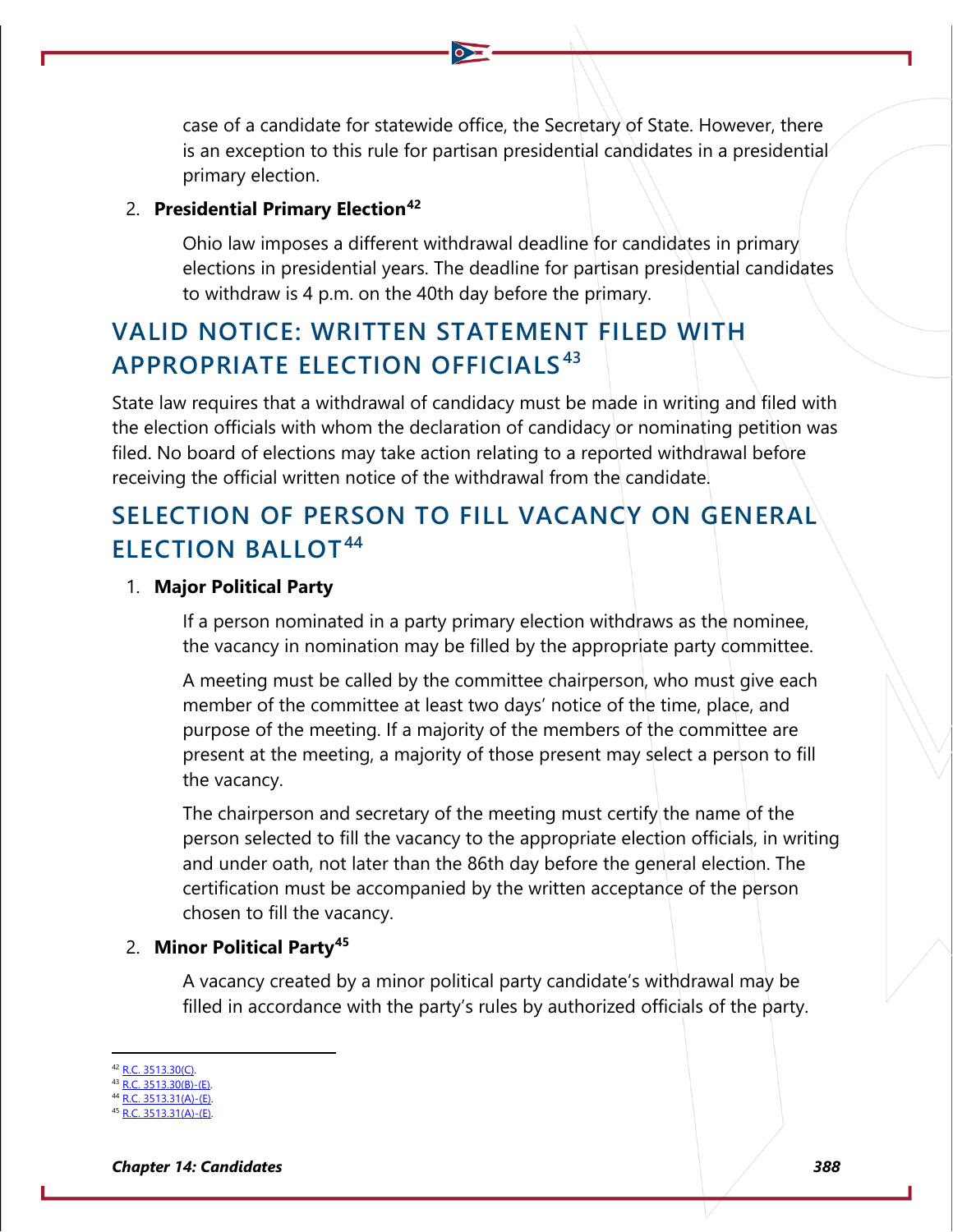The chairperson and secretary of the meeting must certify the name of the person selected to fill the vacancy to the appropriate election officials, in writing and under oath, not later than the 86th day before the general election. The certification must be accompanied by the written acceptance of the person chosen to fill the vacancy.

#### 3. **Independent or Nonpartisan Candidate[46](#page-15-0)**

A vacancy created by the withdrawal of a person nominated by petition as an independent or nonpartisan candidate for election at the next general election may be filled by a majority of the committee of five designated on the candidate's nominating petition. A member of that committee must certify the name of the person selected to fill the vacancy to the election officials with whom the candidate filed the nominating petition, in writing and under oath, not later than the 86th day before general election. The certification must be accompanied by the written acceptance of the person chosen to fill the vacancy.

#### 4. **Vacancy on General Election Ballot May Trigger Other Rights of Selection[47](#page-15-1)**

When a person nominated as a candidate by a political party in a primary election or by nominating petition for an elective office for which candidates are nominated at a party primary election withdraws, dies, or is disqualified prior to the general election, the appropriate committee of any other major political party or committee of five that has not nominated a candidate for that office, or whose nominee as a candidate for that office has died without the vacancy so created having been filled, may fill the vacancy. The vacancy is filled in the same way a vacancy in a party nomination or nomination by petition is filled.

# **SELECTION OF CANDIDATES FOR ELECTION TO FILL AN UNEXPIRED TERM**

If a person holding elected office dies or resigns after the 115th day before the day of a primary election and a person may lawfully be elected at the next general election to fill the unexpired term,<sup>[48](#page-15-2)</sup> the appropriate committee of each political party, acting as in the case of a vacancy in a party nomination, may select a person as the party candidate for election for the unexpired term at the general election. The deadline for certifying the candidate's name to the board of elections depends on the timing of the vacancy:

• If the vacancy occurs prior to the 86th day before the general election, the

<span id="page-15-0"></span><sup>46</sup> [R.C. 3513.31\(F\).](http://codes.ohio.gov/orc/3513.31)

<span id="page-15-1"></span><sup>3513.31(</sup>K).

<span id="page-15-2"></span><sup>3513.31(</sup>I); See [Filling Vacancies in Elective Office.](https://www.ohiosos.gov/globalassets/elections/eoresources/general/fillingvacancies.pdf)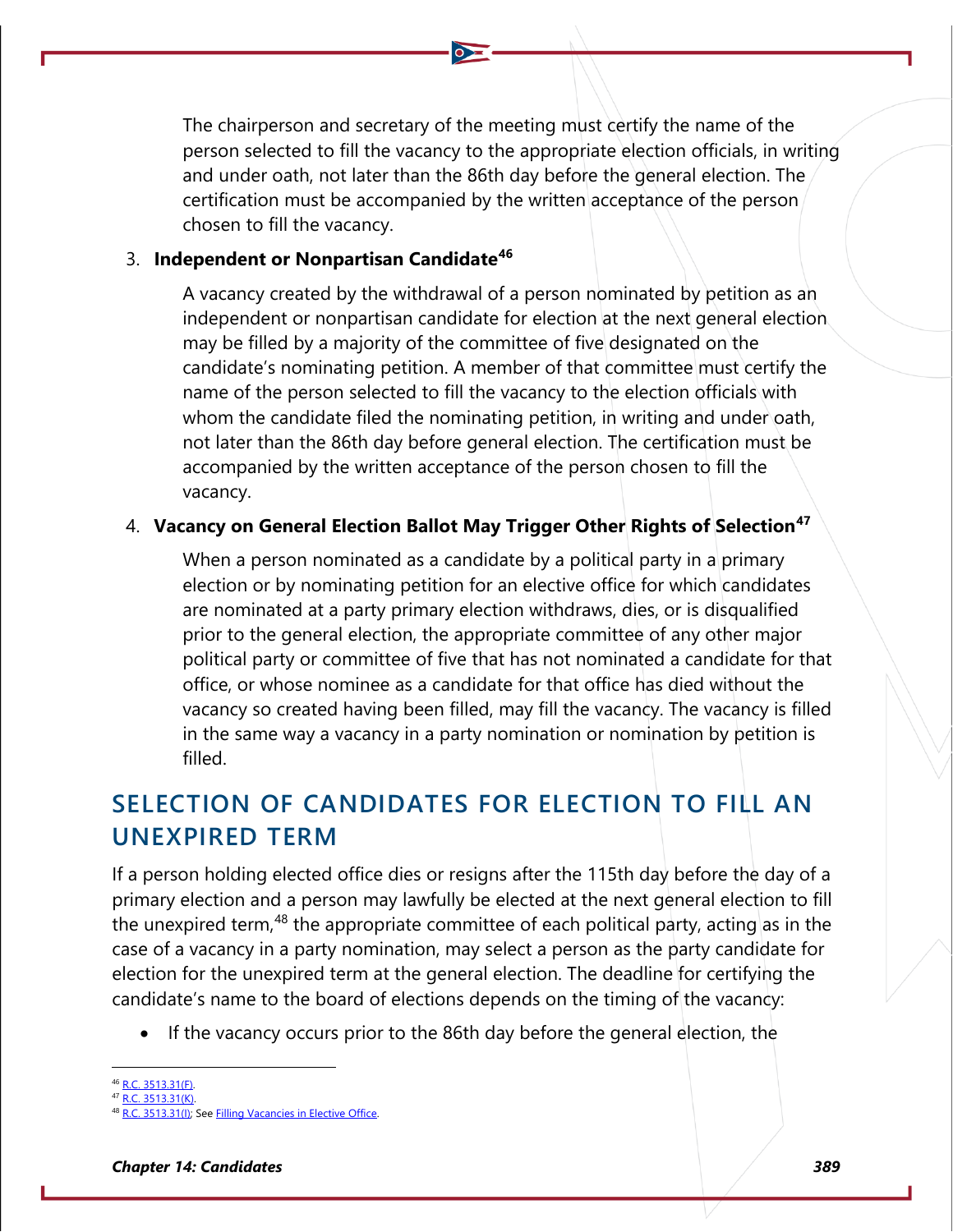committee must certify the person's name to the appropriate election official no later than 4:00 p.m. on the 86th day before the general election or the 10th day after the vacancy occurs, whichever is later.

- If the vacancy occurs after the 86th day before the next general election and 6 or more days prior to the 40th day before the general election, the appropriate committee may select a person as the party candidate and certify that person no later than 4:00 p.m. on the 10th day after the vacancy occurs.
- When the vacancy occurs fewer than 6 days before the 40th day before the general election, the filing deadline is 4:00 p.m. on the 36th day before the general election.

Thereafter, the candidate's name will appear on the ballot as the party candidate. If a person has been nominated in a primary election or nominated by petition under R.C. [3517.012,](https://codes.ohio.gov/ohio-revised-code/section-3517.012) the authorized committee of that political party cannot select and certify a person as the party candidate.

# **Section 14.08 Special Circumstances (Death or Withdrawal of Candidate for Governor / Lieutenant Governor or Representative to Congress)**

### **CANDIDATE FOR GOVERNOR / LIEUTENANT GOVERNOR[49](#page-16-0)**

#### 1. **Death, Withdrawal, or Disqualification Before the Primary Election**

If a candidate for governor or lieutenant governor dies, withdraws, or is disqualified as a candidate prior to the 70th day before the day of a primary election, the vacancy on the ballot is filled by appointment by the joint candidate for the office of governor or lieutenant governor, respectively. Such candidate for governor must certify the name and residence address of the person selected to fill such vacancy to the Secretary of State in writing and under oath, not later than the 65th day before the primary election

If a candidate for the office of governor or lieutenant governor dies on or after the 70th day, but prior to the 10th day, before a primary election, the vacancy so created is filled by appointment by the joint candidate for the office of

<span id="page-16-0"></span>[R.C. 3513.311.](http://codes.ohio.gov/orc/3513.311)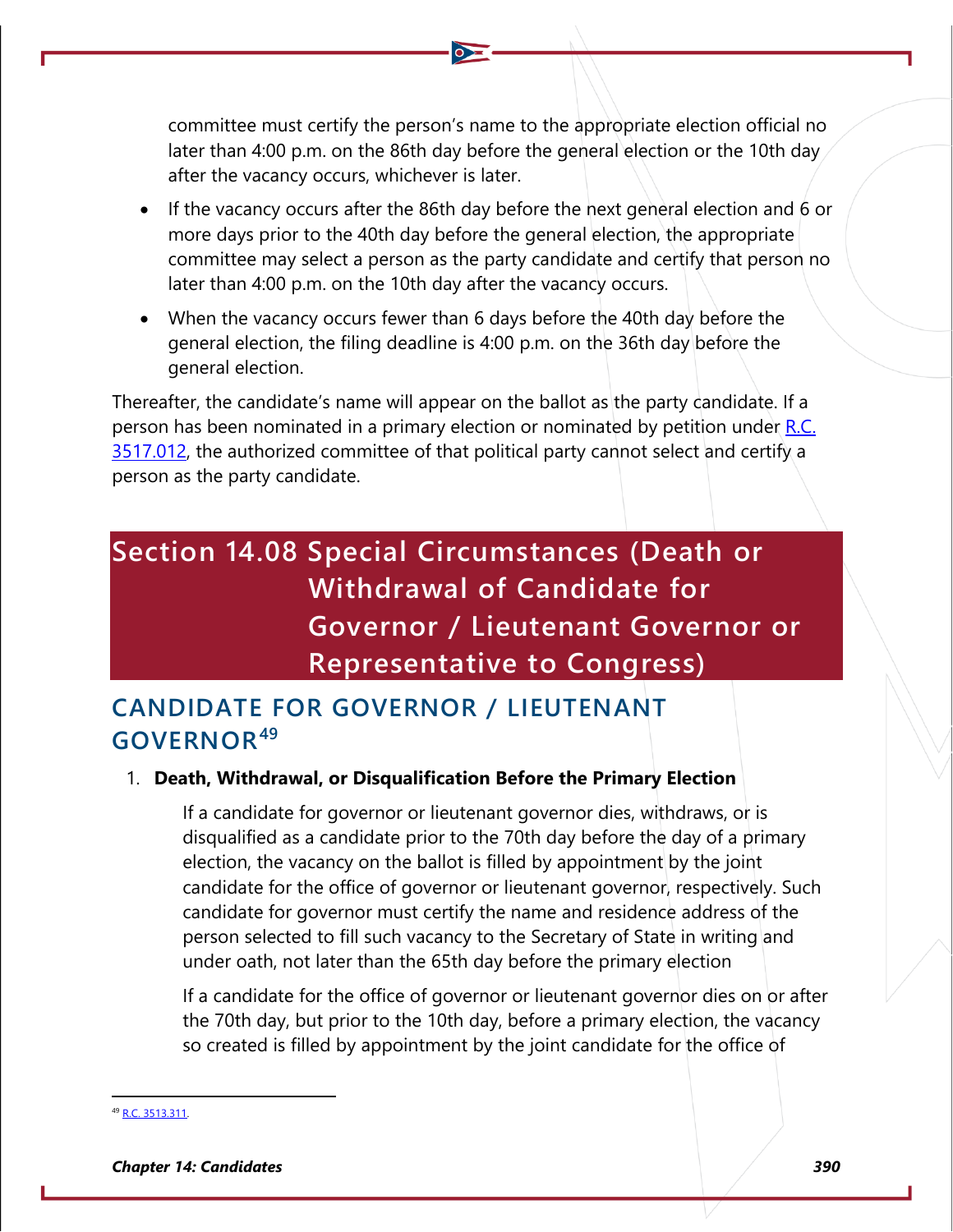governor or lieutenant governor, respectively. Such candidate for governor must certify the name and residence address of the person selected to fill such vacancy to the Secretary of State, in writing and under oath, not later than the 5th day before the day of the primary election.

#### 2. **Death, Withdrawal, or Disqualification Before the General Election**

If a person nominated in a primary election or nominated by petition under  $R.C.$ [3517.012](http://codes.ohio.gov/orc/3517.012) as a candidate for election to the office of governor or lieutenant governor at the next general election withdraws as such candidate before the 90th day before the day of the general election, or dies prior to the 10th day before the day of such general election, the vacancy so created shall be filled in the manner provided for by [R.C. 3513.31.](http://codes.ohio.gov/orc/3513.31)

If a person nominated by petition as an independent candidate for election to the office of governor or lieutenant governor withdraws prior to the 90th day before the day of the general election or dies prior to the 10th day before general election, the vacancy is be filled by a majority of the committee of five designated on the candidate's nominating petition. A member of that committee must certify the name of the person selected to fill the vacancy to the Secretary of State, in writing and under oath, not later than the 86th day before general election in the case of a withdrawal, or not later than 4 p.m. of the 5th day before the general election in the case of death. The certification must be accompanied by the written acceptance of the person chosen to fill the vacancy.

If the vacancy in a joint candidacy for governor and lieutenant governor is not so filled, the joint candidacy is invalidated and not presented for election.

### **CANDIDATE FOR REPRESENTATIVE TO U.S. CONGRESS [50](#page-17-0)**

#### 1. **Death, Withdrawal, or Disqualification Before the Primary Election**

If only one person has filed a valid declaration of candidacy for nomination as the candidate of a political party for the office of representative to Congress, and that person withdraws or dies at any time before the primary election, a special election must be scheduled but must be held only if the race is contested.

The special election must occur as soon as reasonably practicable in the same manner as a primary election. The Secretary of State must designate the deadlines for filing declarations of candidacy and declarations of intent to be a write-in candidate for the special election. The state pays all costs of this

<span id="page-17-0"></span>[R.C. 3513.301;](http://codes.ohio.gov/orc/3513.301) [R.C. 3513.312.](http://codes.ohio.gov/orc/3513.312)